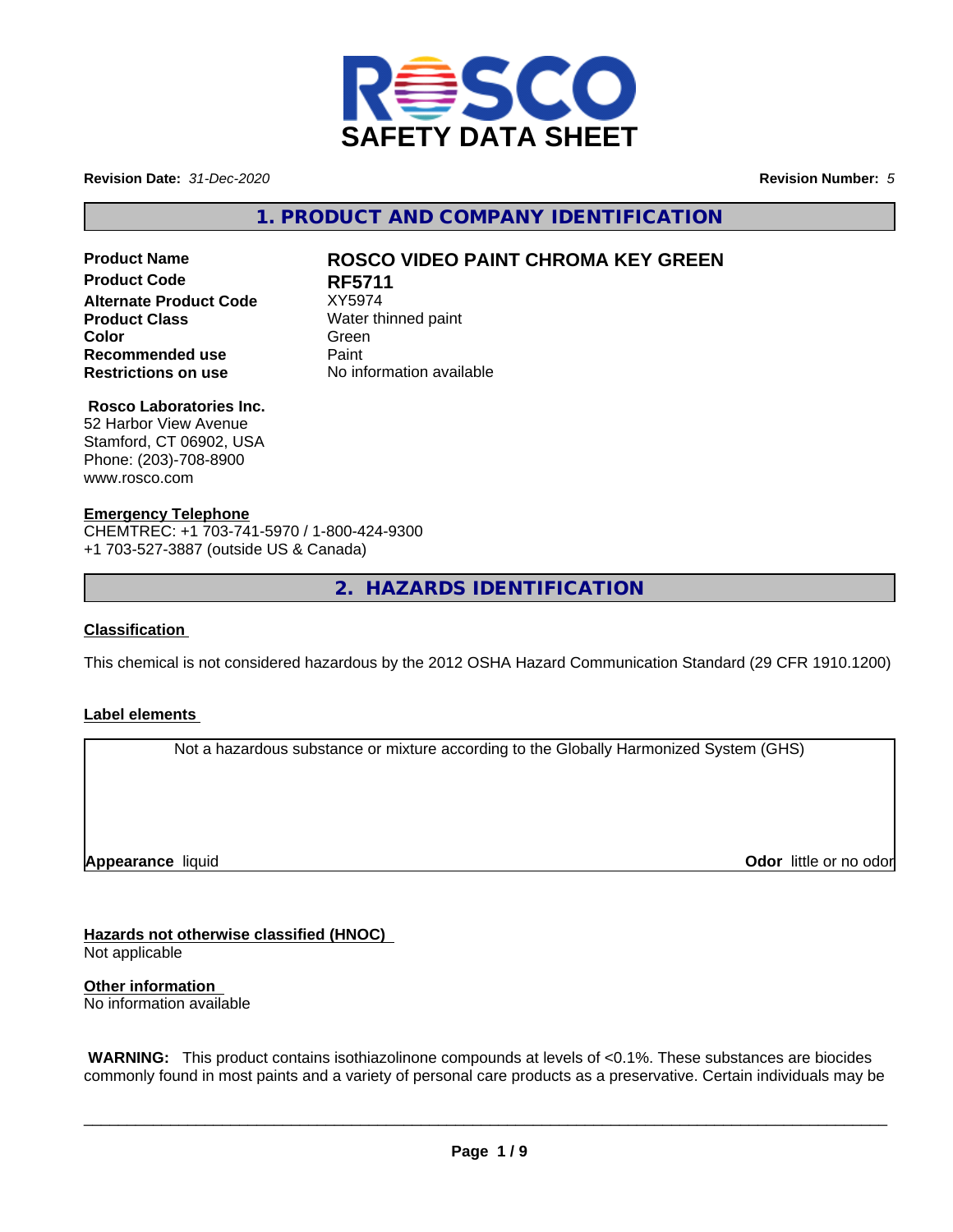sensitive or allergic to these substances, even at low levels.

# **3. COMPOSITION INFORMATION ON COMPONENTS**

| <b>Chemical name</b>        | CAS No.    | Weight-%    |
|-----------------------------|------------|-------------|
| Nepheline svenite           | 37244-96-5 | 15 - 20     |
| Limestone                   | 1317-65-3  | $15 - 20$   |
| Titanium dioxide            | 13463-67-7 | $-5$        |
| 2-Amino-2-methly-1-propanol | 124-68-5   | $0.1 - 0.5$ |

|                                                       |                        | <b>4. FIRST AID MEASURES</b>                                                                                                                 |  |  |
|-------------------------------------------------------|------------------------|----------------------------------------------------------------------------------------------------------------------------------------------|--|--|
| <b>General Advice</b>                                 |                        | No hazards which require special first aid measures.                                                                                         |  |  |
| <b>Eye Contact</b>                                    | physician.             | Rinse thoroughly with plenty of water for at least 15 minutes and consult a                                                                  |  |  |
| <b>Skin Contact</b>                                   |                        | Wash off immediately with soap and plenty of water while removing all<br>contaminated clothes and shoes.                                     |  |  |
| <b>Inhalation</b>                                     |                        | Move to fresh air. If symptoms persist, call a physician.                                                                                    |  |  |
| Ingestion                                             | if necessary.          | Clean mouth with water and afterwards drink plenty of water. Consult a physician                                                             |  |  |
| <b>Most Important</b><br><b>Symptoms/Effects</b>      | None known.            |                                                                                                                                              |  |  |
| <b>Notes To Physician</b>                             | Treat symptomatically. |                                                                                                                                              |  |  |
|                                                       |                        | 5. FIRE-FIGHTING MEASURES                                                                                                                    |  |  |
| <b>Suitable Extinguishing Media</b>                   |                        | Use extinguishing measures that are appropriate to local<br>circumstances and the surrounding environment.                                   |  |  |
| Protective equipment and precautions for firefighters |                        | As in any fire, wear self-contained breathing apparatus<br>pressure-demand, MSHA/NIOSH (approved or equivalent)<br>and full protective gear. |  |  |
| <b>Specific Hazards Arising From The Chemical</b>     |                        | Closed containers may rupture if exposed to fire or<br>extreme heat.                                                                         |  |  |
| Sensitivity to mechanical impact                      |                        | No                                                                                                                                           |  |  |

**Sensitivity to static discharge** No

**Flash Point Data**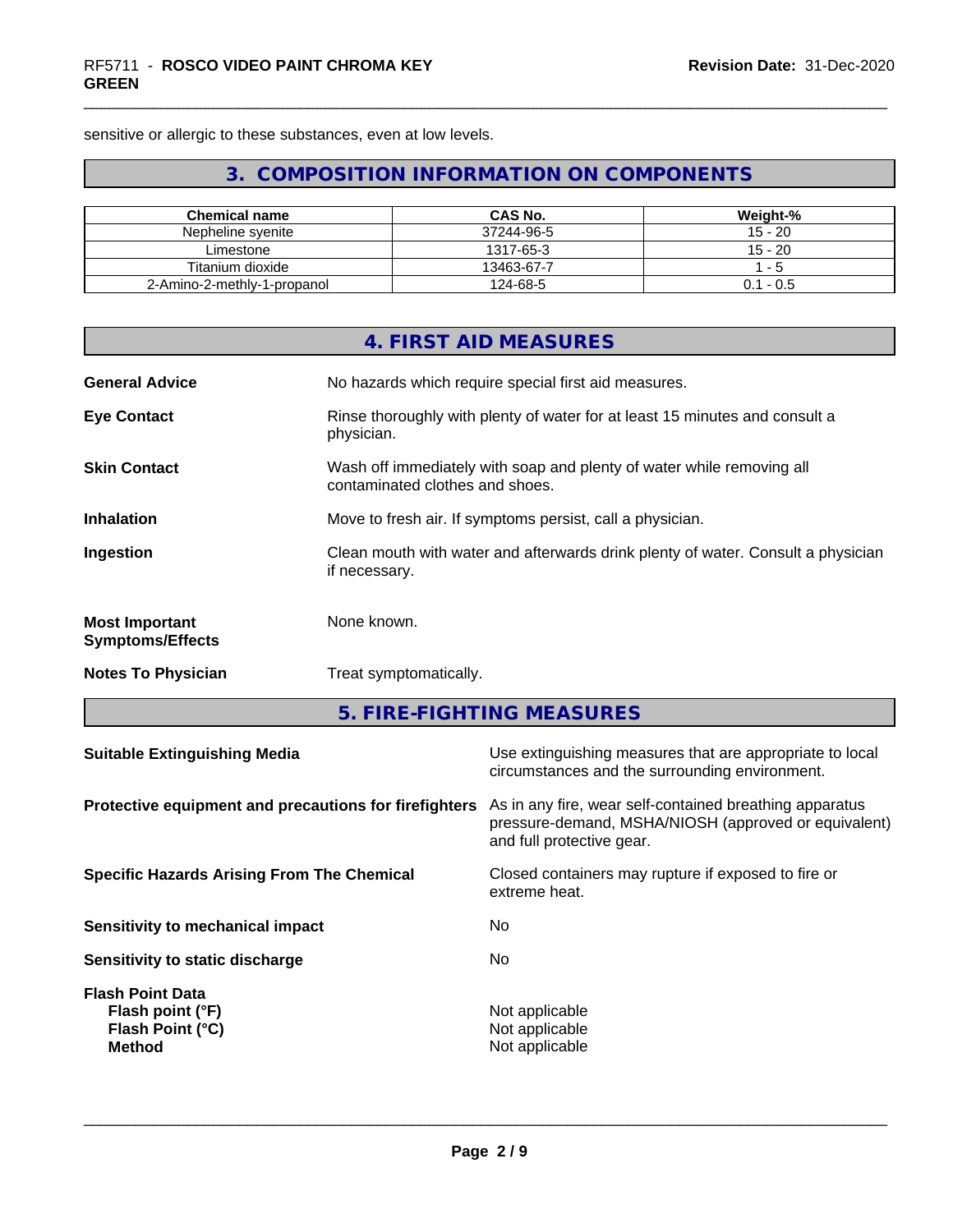#### **Flammability Limits In Air**

| Lower flammability limit:        |  |
|----------------------------------|--|
| <b>Upper flammability limit:</b> |  |

**Not applicable Not applicable** 

**NFPA Health:** 1 **Flammability:** 0 **Instability:** 0 **Special:** Not Applicable

#### **NFPA Legend**

- 0 Not Hazardous
- 1 Slightly
- 2 Moderate
- 3 High
- 4 Severe

*The ratings assigned are only suggested ratings, the contractor/employer has ultimate responsibilities for NFPA ratings where this system is used.*

*Additional information regarding the NFPA rating system is available from the National Fire Protection Agency (NFPA) at www.nfpa.org.*

# **6. ACCIDENTAL RELEASE MEASURES**

| <b>Personal Precautions</b>      | Avoid contact with skin, eyes and clothing. Ensure adequate ventilation.                                                                                                         |  |
|----------------------------------|----------------------------------------------------------------------------------------------------------------------------------------------------------------------------------|--|
| <b>Other Information</b>         | Prevent further leakage or spillage if safe to do so.                                                                                                                            |  |
| <b>Environmental precautions</b> | See Section 12 for additional Ecological Information.                                                                                                                            |  |
| <b>Methods for Cleaning Up</b>   | Soak up with inert absorbent material. Sweep up and shovel into suitable<br>containers for disposal.                                                                             |  |
|                                  | 7. HANDLING AND STORAGE                                                                                                                                                          |  |
| <b>Handling</b>                  | Avoid contact with skin, eyes and clothing. Avoid breathing vapors, spray mists or<br>sanding dust. In case of insufficient ventilation, wear suitable respiratory<br>equipment. |  |
| <b>Storage</b>                   | Keep container tightly closed. Keep out of the reach of children.                                                                                                                |  |
| <b>Incompatible Materials</b>    | No information available                                                                                                                                                         |  |

**8. EXPOSURE CONTROLS/PERSONAL PROTECTION**

#### **Exposure Limits**

| Chemical name    | <b>ACGIH TLV</b>         | <b>OSHA PEL</b>            |
|------------------|--------------------------|----------------------------|
| ∟imestone        | N/E                      | 15 mg/m <sup>3</sup> - TWA |
|                  |                          | $5 \text{ ma/m}^3$ - TWA   |
| Titanium dioxide | TWA: $10 \text{ ma/m}^3$ | · TWA<br>15 ma/m $3$       |

#### **Legend**

ACGIH - American Conference of Governmental Industrial Hygienists Exposure Limits OSHA - Occupational Safety & Health Administration Exposure Limits N/E - Not Established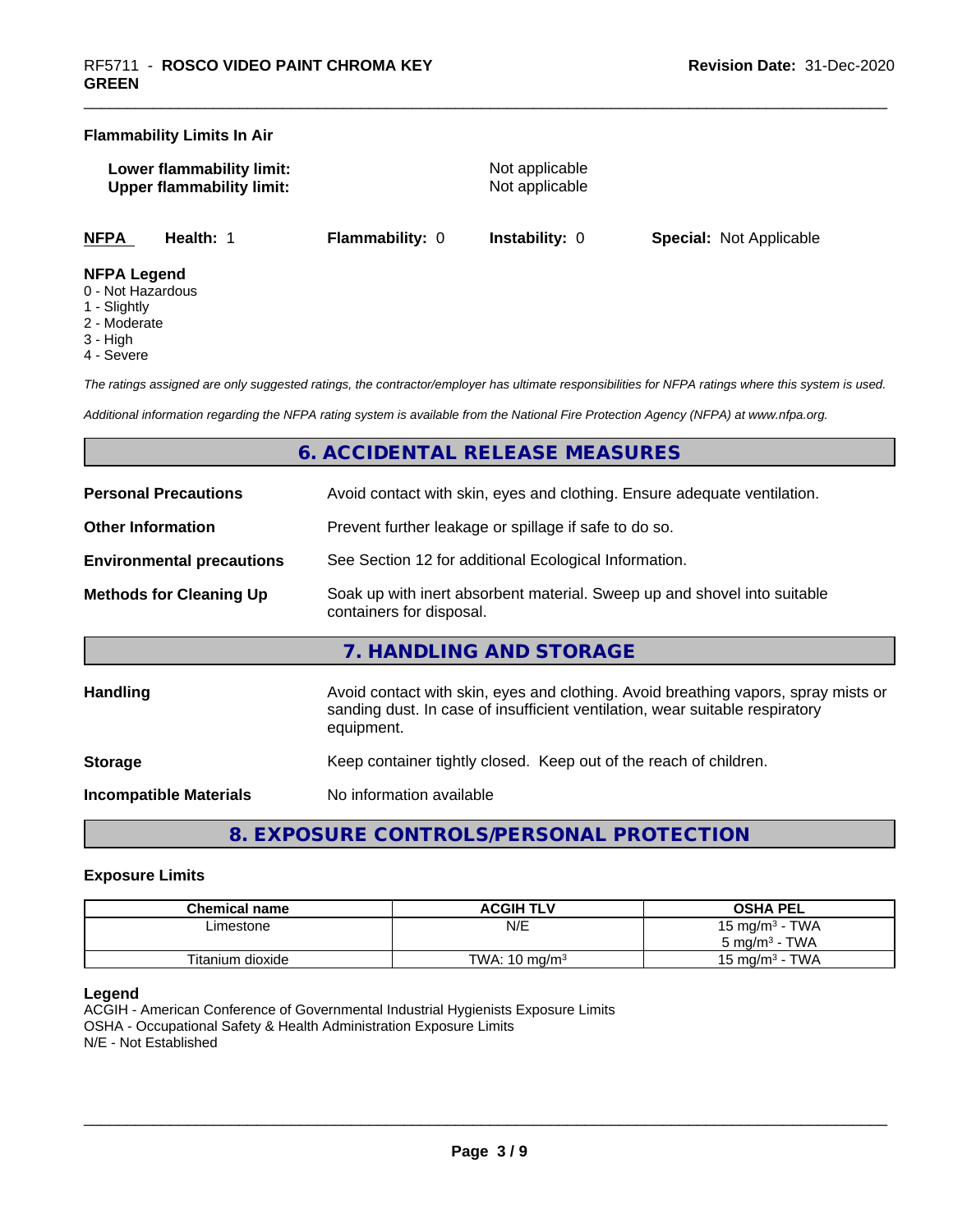| <b>Engineering Measures</b>                                                                                                   | Ensure adequate ventilation, especially in confined areas.                                                                                                  |  |
|-------------------------------------------------------------------------------------------------------------------------------|-------------------------------------------------------------------------------------------------------------------------------------------------------------|--|
| <b>Personal Protective Equipment</b><br><b>Eye/Face Protection</b><br><b>Skin Protection</b><br><b>Respiratory Protection</b> | Safety glasses with side-shields.<br>Protective gloves and impervious clothing.<br>In case of insufficient ventilation wear suitable respiratory equipment. |  |
| <b>Hygiene Measures</b>                                                                                                       | Avoid contact with skin, eyes and clothing. Remove and wash contaminated<br>clothing before re-use. Wash thoroughly after handling.                         |  |

## **9. PHYSICAL AND CHEMICAL PROPERTIES**

| Appearance                           | liquid                   |
|--------------------------------------|--------------------------|
| Odor                                 | little or no odor        |
| <b>Odor Threshold</b>                | No information available |
| Density (Ibs/gal)                    | $11.3 - 11.4$            |
| <b>Specific Gravity</b>              | $1.35 - 1.37$            |
| рH                                   | No information available |
| <b>Viscosity (cps)</b>               | No information available |
| Solubility(ies)                      | No information available |
| <b>Water solubility</b>              | No information available |
| <b>Evaporation Rate</b>              | No information available |
| Vapor pressure                       | No information available |
| Vapor density                        | No information available |
| Wt. % Solids                         | $50 - 60$                |
| Vol. % Solids                        | $30 - 40$                |
| Wt. % Volatiles                      | $40 - 50$                |
| Vol. % Volatiles                     | $60 - 70$                |
| <b>VOC Regulatory Limit (g/L)</b>    | < 50                     |
| <b>Boiling Point (°F)</b>            | 212                      |
| <b>Boiling Point (°C)</b>            | 100                      |
| Freezing point (°F)                  | 32                       |
| <b>Freezing Point (°C)</b>           | 0                        |
| Flash point (°F)                     | Not applicable           |
| Flash Point (°C)                     | Not applicable           |
| <b>Method</b>                        | Not applicable           |
| Flammability (solid, gas)            | Not applicable           |
| <b>Upper flammability limit:</b>     | Not applicable           |
| Lower flammability limit:            | Not applicable           |
| <b>Autoignition Temperature (°F)</b> | No information available |
| <b>Autoignition Temperature (°C)</b> | No information available |
| Decomposition Temperature (°F)       | No information available |
| Decomposition Temperature (°C)       | No information available |
| <b>Partition coefficient</b>         | No information available |

# little or no odor **No information available No information available Viscosity (cps)** No information available **No information available No information available Evaporation Rate** No information available **No information available No information available**<br>50 - 60 **Not applicable Not applicable Not applicable Flammability (solid, gas)** Not applicable **Not applicable Not applicable No information available Autoignition Temperature (°C)** No information available **No information available No information available**

# **10. STABILITY AND REACTIVITY**

**Reactivity** Not Applicable

**Chemical Stability Stable under normal conditions.** 

**Conditions to avoid Conditions to avoid Prevent from freezing.**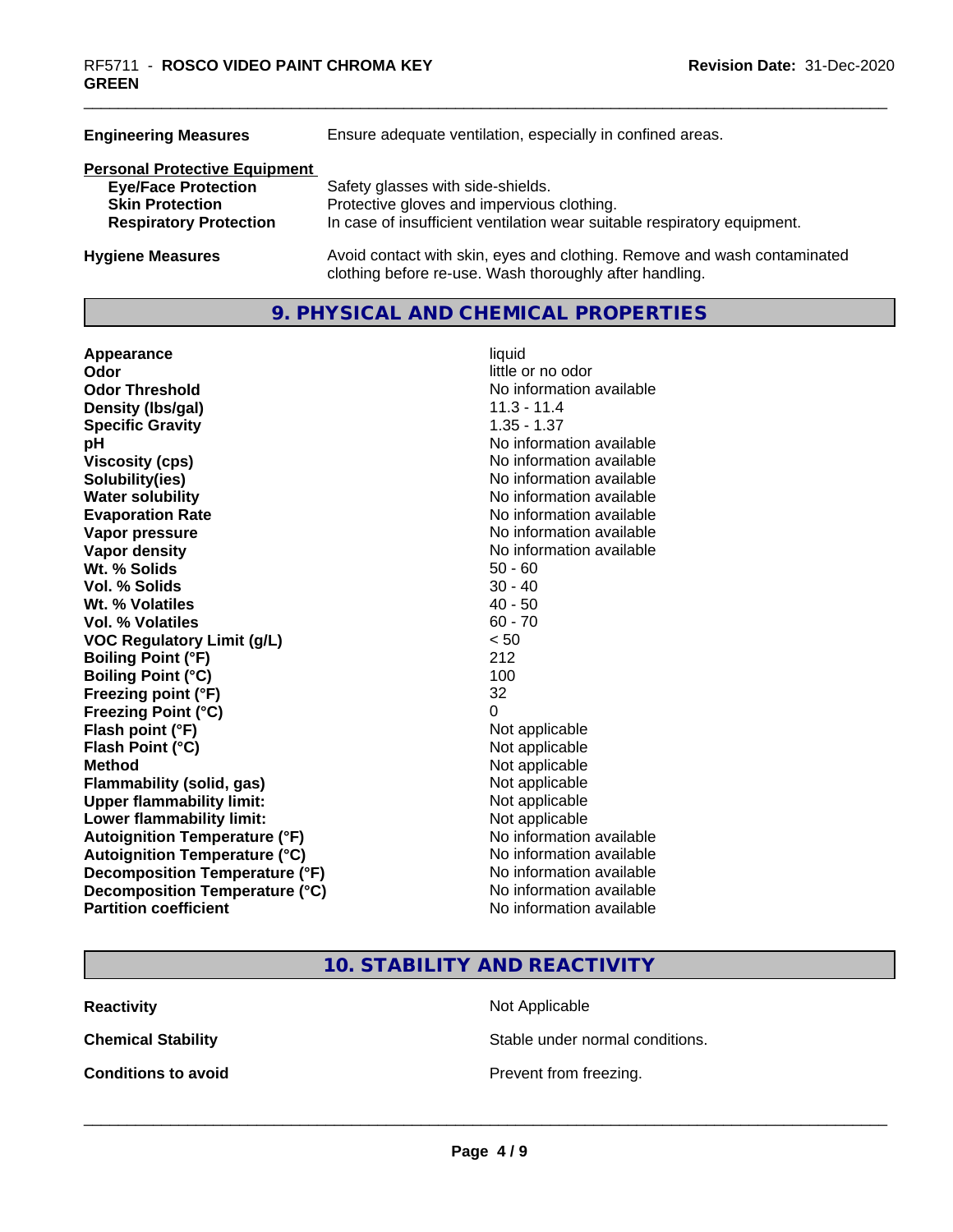| No materials to be especially mentioned.                                                                                                                                                                                                                                                                                                                                                          |
|---------------------------------------------------------------------------------------------------------------------------------------------------------------------------------------------------------------------------------------------------------------------------------------------------------------------------------------------------------------------------------------------------|
| None under normal use.<br><b>Hazardous Decomposition Products</b>                                                                                                                                                                                                                                                                                                                                 |
| None under normal conditions of use.<br>Possibility of hazardous reactions                                                                                                                                                                                                                                                                                                                        |
| 11. TOXICOLOGICAL INFORMATION                                                                                                                                                                                                                                                                                                                                                                     |
|                                                                                                                                                                                                                                                                                                                                                                                                   |
| Information on likely routes of exposure                                                                                                                                                                                                                                                                                                                                                          |
| Eye contact, skin contact and inhalation.                                                                                                                                                                                                                                                                                                                                                         |
|                                                                                                                                                                                                                                                                                                                                                                                                   |
| No information available                                                                                                                                                                                                                                                                                                                                                                          |
| Symptoms related to the physical, chemical and toxicological characteristics                                                                                                                                                                                                                                                                                                                      |
| No information available                                                                                                                                                                                                                                                                                                                                                                          |
| Delayed and immediate effects as well as chronic effects from short and long-term exposure                                                                                                                                                                                                                                                                                                        |
| May cause slight irritation.<br>Substance may cause slight skin irritation. Prolonged or repeated contact may dry<br>skin and cause irritation.                                                                                                                                                                                                                                                   |
| May cause irritation of respiratory tract.<br>Ingestion may cause gastrointestinal irritation, nausea, vomiting and diarrhea.<br>No information available<br>No information available.<br>No information available.<br>No information available.<br>No information available.<br>No information available.<br>No information available.<br>No information available.<br>No information available. |
|                                                                                                                                                                                                                                                                                                                                                                                                   |

## **Numerical measures of toxicity**

**The following values are calculated based on chapter 3.1 of the GHS document**

**ATEmix (oral)** 249380 mg/kg

#### **Component Information**

| Chemical name                           | Oral LD50            | Dermal LD50             | Inhalation LC50 |
|-----------------------------------------|----------------------|-------------------------|-----------------|
| Titanium dioxide<br>13463-67-7          | > 10000 mg/kg (Rat)  |                         |                 |
| 2-Amino-2-methly-1-propanol<br>124-68-5 | $= 2900$ mg/kg (Rat) | $>$ 2000 mg/kg (Rabbit) |                 |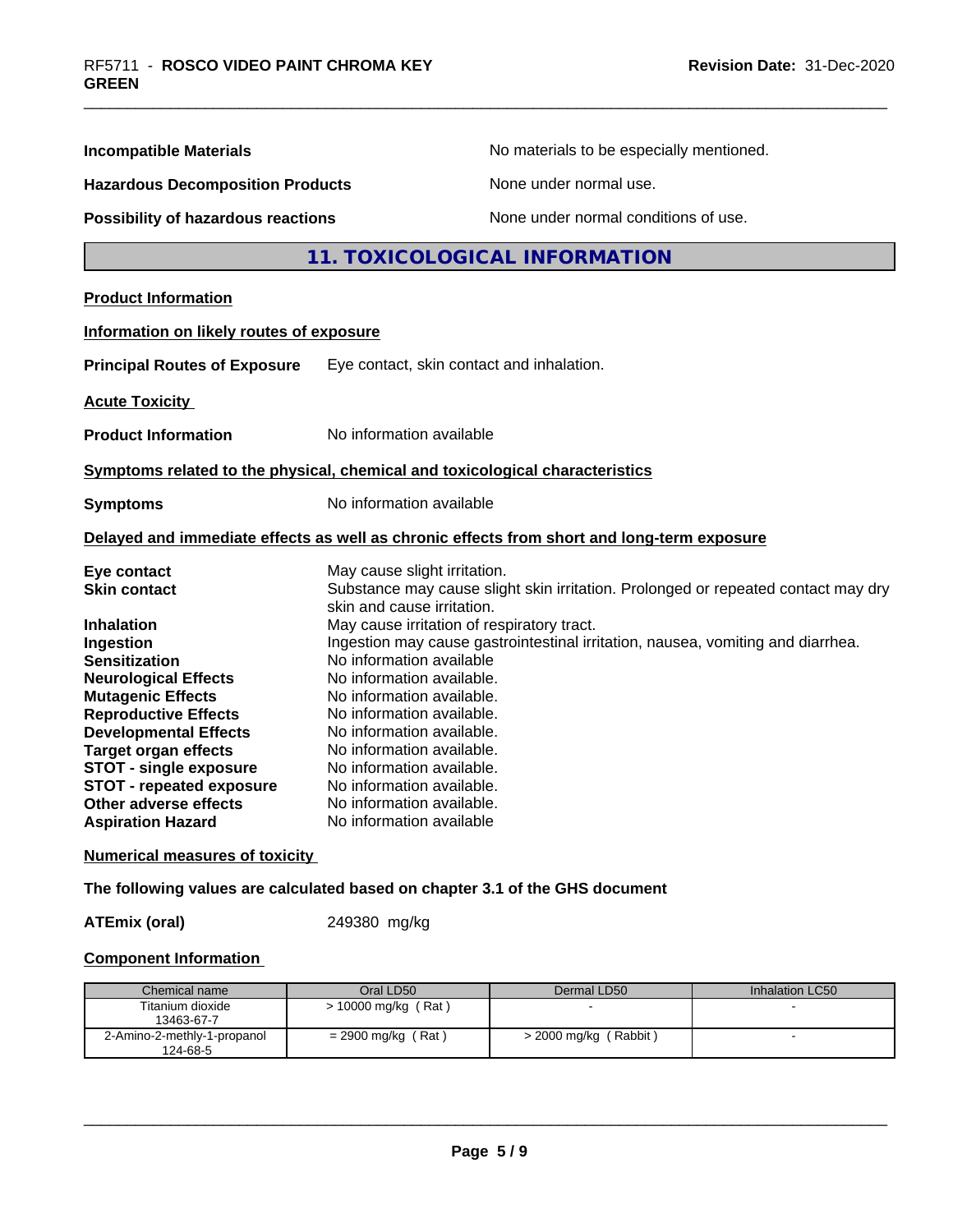#### **Chronic Toxicity**

#### **Carcinogenicity**

*The information below indicateswhether each agency has listed any ingredient as a carcinogen:.*

| Chemical<br>name                                                                                                                               | <b>IARC</b>                  | <b>NTP</b> | <b>OSHA</b> |
|------------------------------------------------------------------------------------------------------------------------------------------------|------------------------------|------------|-------------|
|                                                                                                                                                | .<br>2B<br>Human<br>Possible |            | Listed      |
| <b>The Contract of the Contract of the Contract of the Contract of the Contract of the Contract of the Contract o</b><br>n dioxide<br>Fitanium | Carcinogen                   |            |             |

• Although IARC has classified titanium dioxide as possibly carcinogenic to humans (2B), their summary concludes: "No significant exposure to titanium dioxide is thought to occur during the use of products in which titanium dioxide is bound to other materials, such as paint."

#### **Legend**

IARC - International Agency for Research on Cancer NTP - National Toxicity Program OSHA - Occupational Safety & Health Administration

**12. ECOLOGICAL INFORMATION**

#### **Ecotoxicity Effects**

The environmental impact of this product has not been fully investigated.

#### **Product Information**

#### **Acute Toxicity to Fish**

No information available

#### **Acute Toxicity to Aquatic Invertebrates**

No information available

#### **Acute Toxicity to Aquatic Plants**

No information available

#### **Persistence / Degradability**

No information available.

#### **Bioaccumulation**

No information available.

#### **Mobility in Environmental Media**

No information available.

#### **Ozone**

No information available

#### **Component Information**

#### **Acute Toxicity to Fish**

Titanium dioxide  $LC50:$  > 1000 mg/L (Fathead Minnow - 96 hr.)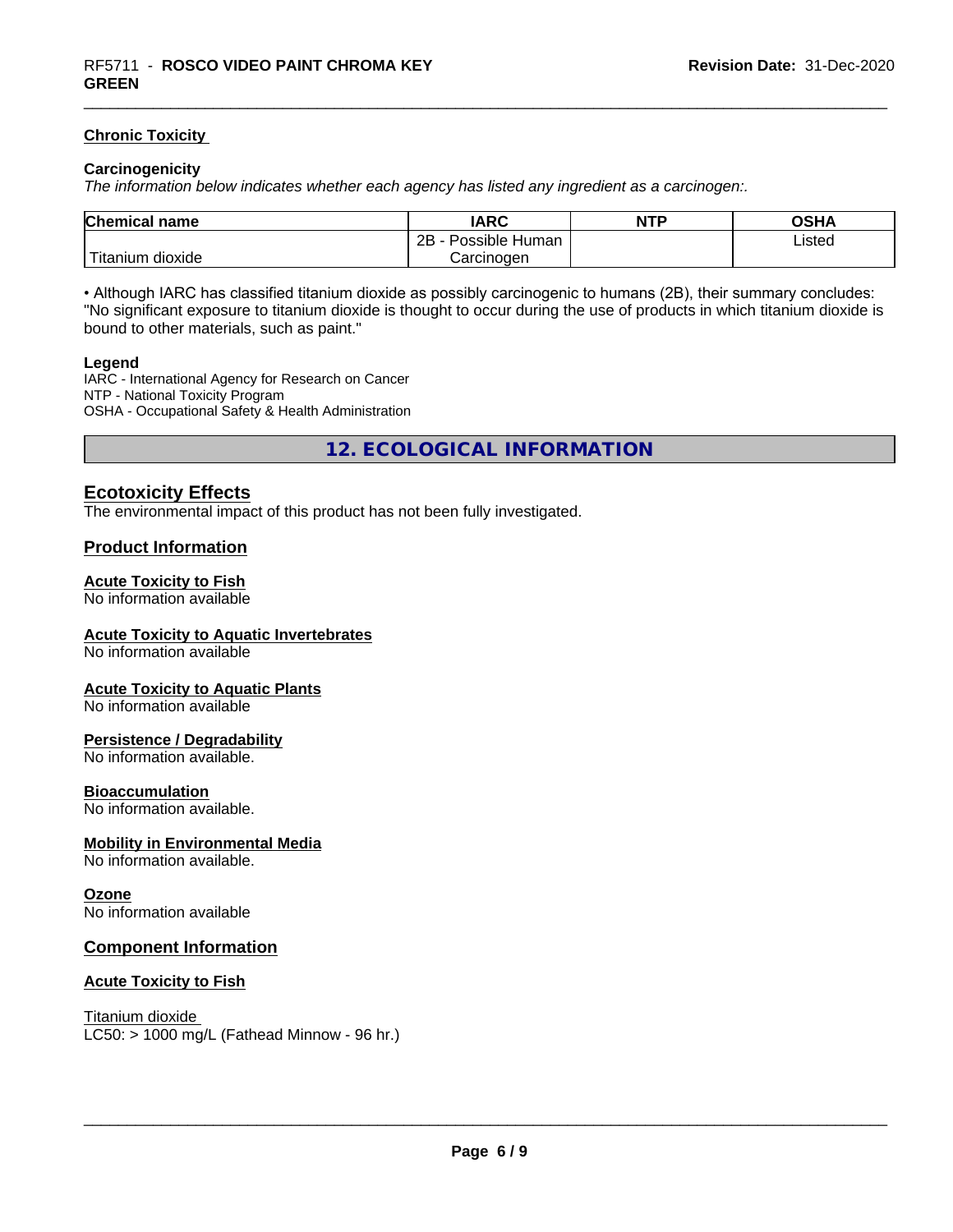#### **Acute Toxicity to Aquatic Invertebrates**

No information available

#### **Acute Toxicity to Aquatic Plants**

No information available

|                              | 13. DISPOSAL CONSIDERATIONS                                                                                                                                                                                               |
|------------------------------|---------------------------------------------------------------------------------------------------------------------------------------------------------------------------------------------------------------------------|
| <b>Waste Disposal Method</b> | Dispose of in accordance with federal, state, and local regulations. Local<br>requirements may vary, consult your sanitation department or state-designated<br>environmental protection agency for more disposal options. |
|                              | 14. TRANSPORT INFORMATION                                                                                                                                                                                                 |
| <b>DOT</b>                   | Not regulated                                                                                                                                                                                                             |
| <b>ICAO/IATA</b>             | Not regulated                                                                                                                                                                                                             |
| <b>IMDG/IMO</b>              | Not regulated                                                                                                                                                                                                             |
|                              | <b>15. REGULATORY INFORMATION</b>                                                                                                                                                                                         |

# **International Inventories**

| <b>TSCA: United States</b> | Yes - All components are listed or exempt. |
|----------------------------|--------------------------------------------|
| <b>DSL: Canada</b>         | Yes - All components are listed or exempt. |

#### **Federal Regulations**

#### **SARA 311/312 hazardous categorization**

| Acute health hazard               | No |  |
|-----------------------------------|----|--|
| Chronic Health Hazard             | N٥ |  |
| Fire hazard                       | Nο |  |
| Sudden release of pressure hazard | Nο |  |
| Reactive Hazard                   | Nο |  |

#### **SARA 313**

Section 313 of Title III of the Superfund Amendments and Reauthorization Act of 1986 (SARA). This product contains a chemical or chemicals which are subject to the reporting requirements of the Act and Title 40 of the Code of Federal Regulations, Part 372:

*None*

#### **Clean Air Act,Section 112 Hazardous Air Pollutants (HAPs) (see 40 CFR 61)**

This product contains the following HAPs:

*None*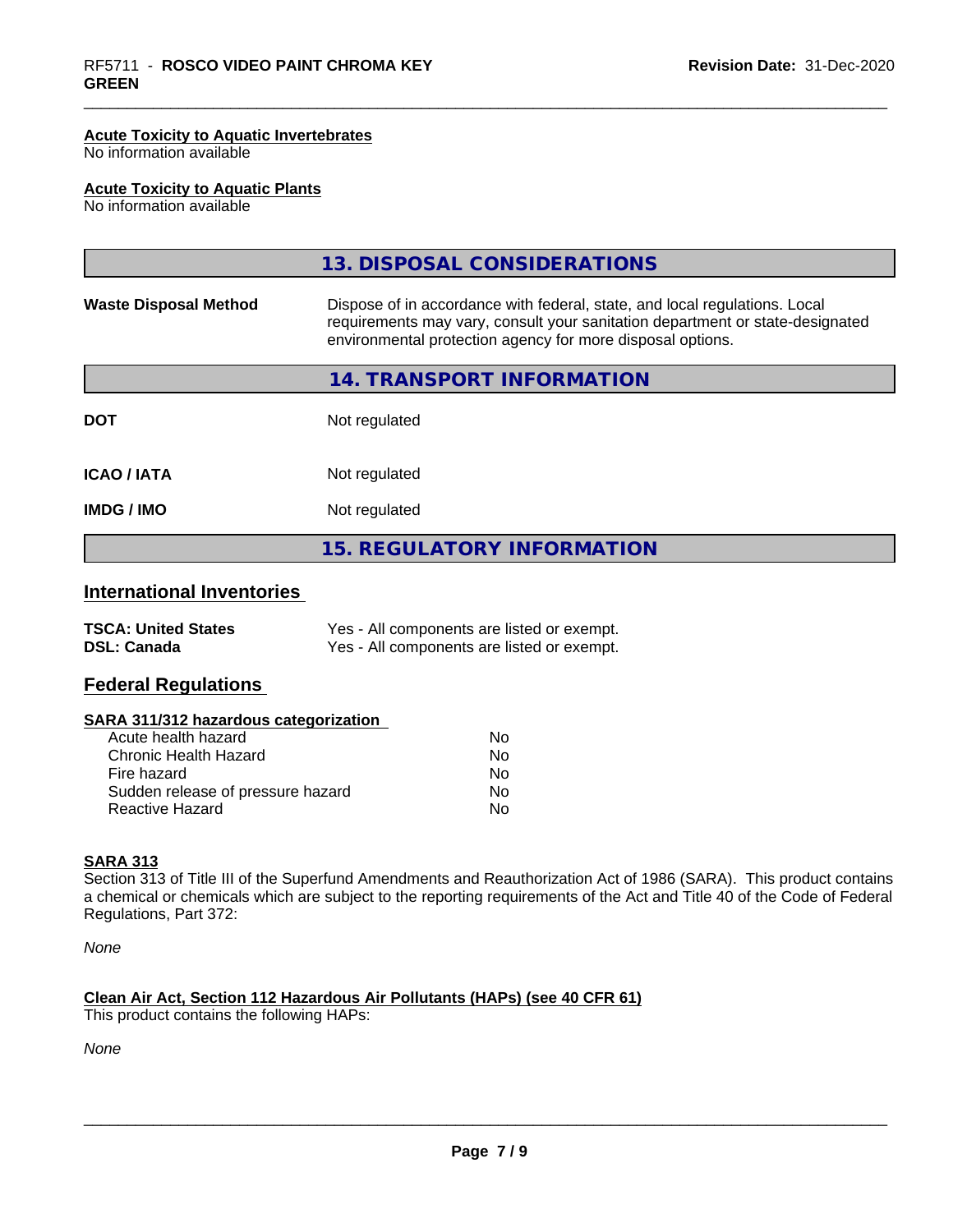## **US State Regulations**

#### **California Proposition 65**

**A** WARNING: Cancer and Reproductive Harm– www.P65warnings.ca.gov

#### **State Right-to-Know**

| Chemic<br>name<br>ешкаг     | - -<br>$-1000$<br>IVIa<br>aunuscus | <b>Jerse</b> v<br><b>Nev</b> | avlvan<br>anıa |
|-----------------------------|------------------------------------|------------------------------|----------------|
| imactone<br>estone          |                                    |                              |                |
| <br>dioxide<br>um<br>itanit |                                    |                              |                |

#### **Legend**

X - Listed

| <b>16. OTHER INFORMATION</b>                                                                                                                                                                                |           |                                                                            |                      |                                                                                                                                               |
|-------------------------------------------------------------------------------------------------------------------------------------------------------------------------------------------------------------|-----------|----------------------------------------------------------------------------|----------------------|-----------------------------------------------------------------------------------------------------------------------------------------------|
| HMIS -                                                                                                                                                                                                      | Health: 1 | <b>Flammability: 0</b>                                                     | <b>Reactivity: 0</b> | $PPE: -$                                                                                                                                      |
| <b>HMIS Legend</b><br>0 - Minimal Hazard<br>1 - Slight Hazard<br>2 - Moderate Hazard<br>3 - Serious Hazard<br>4 - Severe Hazard<br>* - Chronic Hazard<br>present under the actual normal conditions of use. |           | X - Consult your supervisor or S.O.P. for "Special" handling instructions. |                      | Note: The PPE rating has intentionally been left blank. Choose appropriate PPE that will protect employees from the hazards the material will |

*Caution: HMISÒ ratings are based on a 0-4 rating scale, with 0 representing minimal hazards or risks, and 4 representing significant hazards or risks. Although HMISÒ ratings are not required on MSDSs under 29 CFR 1910.1200, the preparer, has chosen to provide them. HMISÒ ratings are to be used only in conjunction with a fully implemented HMISÒ program by workers who have received appropriate HMISÒ training. HMISÒ is a registered trade and service mark of the NPCA. HMISÒ materials may be purchased exclusively from J. J. Keller (800) 327-6868.*

 **WARNING!** If you scrape, sand, or remove old paint, you may release lead dust. LEAD IS TOXIC. EXPOSURE TO LEAD DUST CAN CAUSE SERIOUS ILLNESS, SUCH AS BRAIN DAMAGE, ESPECIALLY IN CHILDREN. PREGNANT WOMEN SHOULD ALSO AVOID EXPOSURE. Wear a NIOSH approved respirator to control lead exposure. Clean up carefully with a HEPA vacuum and a wet mop. Before you start, find out how to protect yourself and your family by contacting the National Lead Information Hotline at 1-800-424-LEAD or log on to www.epa.gov/lead.

| <b>Prepared By</b>      | <b>Product Stewardship Department</b><br>Rosco Laboratories Inc.<br>52 Harbor View Avenue<br>Stamford, CT 06902, USA<br>Phone: (203)-708-8900 |
|-------------------------|-----------------------------------------------------------------------------------------------------------------------------------------------|
| <b>Revision Date:</b>   | 31-Dec-2020                                                                                                                                   |
| <b>Revision Summary</b> | Not available                                                                                                                                 |